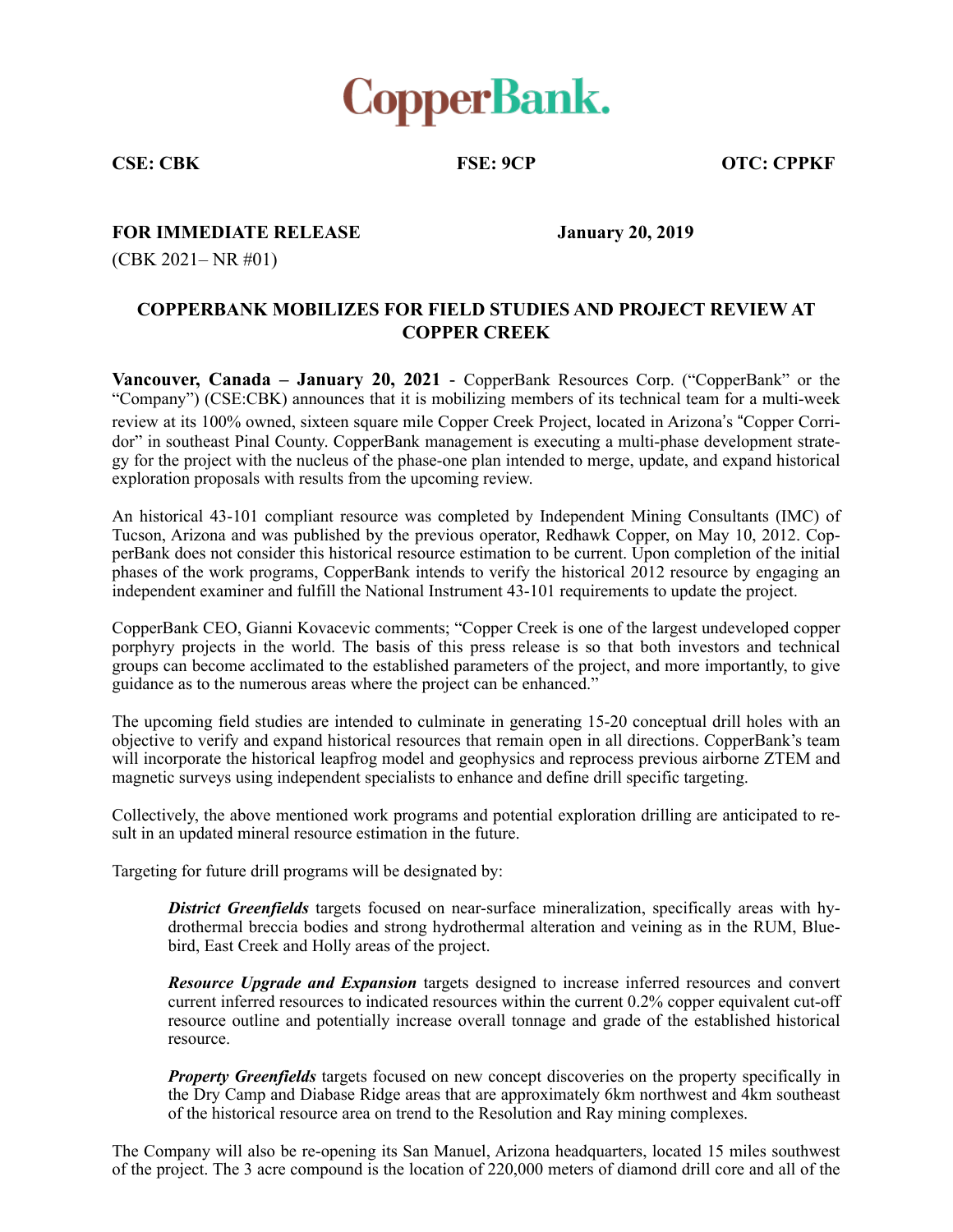project data. Most of the project data has also been uploaded to cloud servers enabling remote review. As well, the technical team will be arranging selected core holes for ongoing review and showcase.

For demonstration purposes, a second isometric block diagram will be composed orthogonal to previous diagrams. Existing isometric diagrams provide visualization of the Copper Creek geology, alteration, mineralization, and exploration potential. This second diagram will allow for easier 3D visualization.

Qualified person

Mark Pfau, of Tellurian Exploration Inc., is a qualified person under National Instrument 43-101 and has approved the technical portions of this press release. Mr. Pfau is an exploration and resource targeting specialist in the porphyry and related geologic environments.

## **About CopperBank**

**CopperBank** is a Canadian exploration mining company focused on energy related metal exploration in The United States of America. The Company trades on the Canadian Securities Exchange – CSE- under the symbol "CBK".

On behalf of CopperBank Resources Corp.

"Gianni Kovacevic"

| Address: | Suite 1500, 409 Granville Street, Vancouver, BC V6C 1T2 |
|----------|---------------------------------------------------------|
| Tel:     | 604-889-0852                                            |
| E-mail:  | gk@copperbankcorp.com                                   |
| Website: | www.copperbankcorp.com                                  |

Advisory Regarding Forward-Looking Statements

*Certain information in this release constitutes forward looking statements or information ("forward-looking statements") under applicable securities laws and necessarily involves risks and uncertainties. Forward-looking statements included herein are made as of the date of this news release and, except as required by applicable law, CopperBank does not undertake any obligation to update or revise any of the forward-looking statements, whether as a result of new information, future events or otherwise. The forward-looking statements contained in this document are expressly qualified by this cautionary statement. Forward-looking statements relate to future events or future performance and reflect management of CopperBank's expectations or beliefs regarding future events. In certain cases, forward-looking statements can be identified by the use of words such as "plans", or "believes", or variations of such words and phrases or statements that certain actions, events or results "may", "could", "would", "might" or "will be taken", "occur" or "be achieved" or the negative of these terms or comparable terminology. Examples of forward-looking statements in this news release include, but are not limited to, statements with respect to the Company's ongoing review of its existing portfolio, the involvement of CopperBank in any potential divestiture, spin-out, partnership or other transactions involving the Company's portfolio assets, and the ability of the Company to complete any such transactions, the ability of*